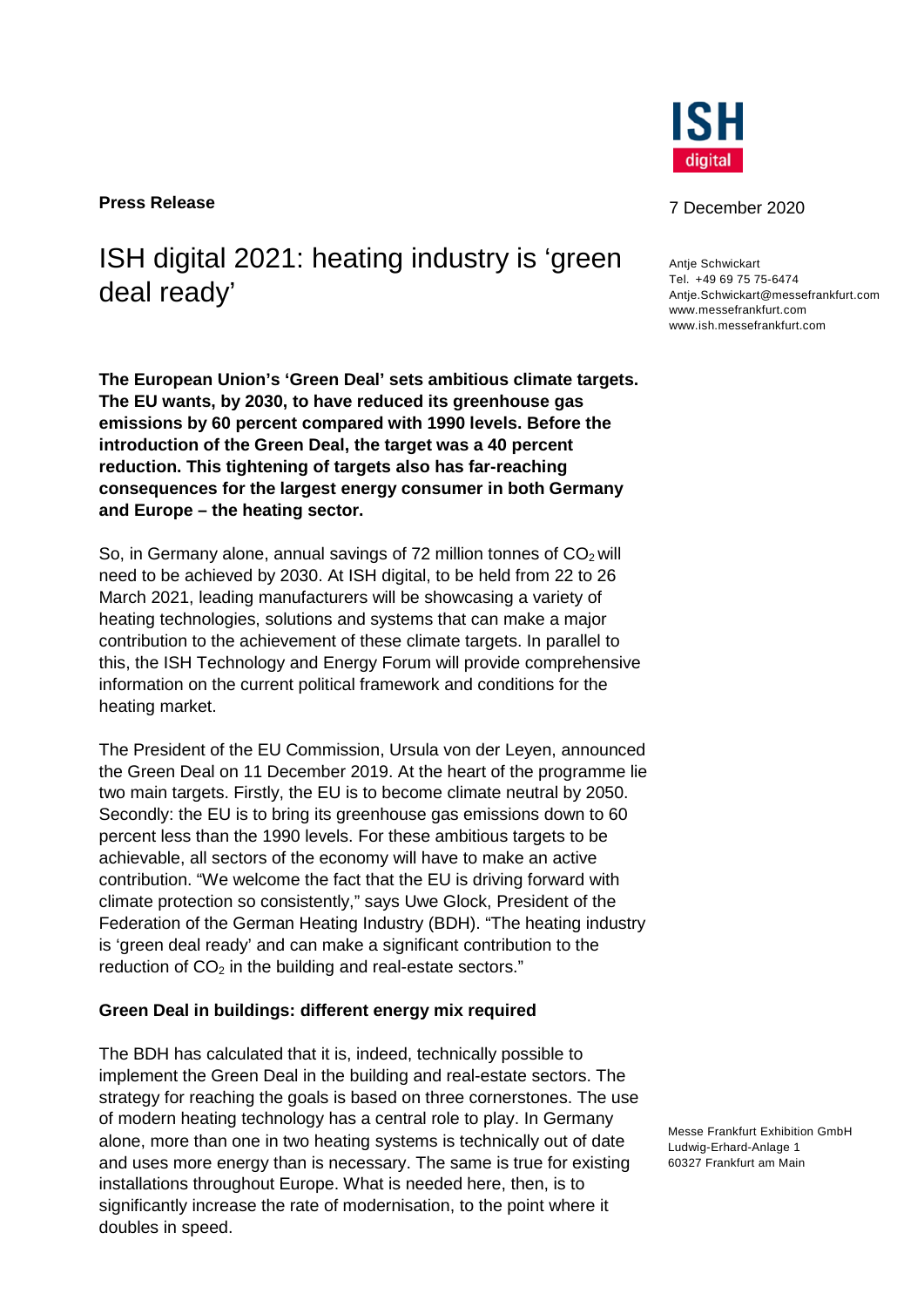The heating industry offers an extensive portfolio of products for this. Alongside condensing boiler technology, which, in the case of gas-fired versions, can already handle an admixture of hydrogen (' $H_2$  ready'), there are heat pumps, CHP units and fuel-cell heating, wood-burning boilers and hybrid systems, available for use in both new and existing buildings.

As well as modernising the heating installations themselves, further  $CO<sub>2</sub>$ savings can be achieved through upgrades to the building envelope, such as improving the insulation.

A third key element involves a change in the heating market's energy mix, which will be needed to further reduce  $CO<sub>2</sub>$  levels. And there are, indeed, green perspectives for the two main fuels – natural gas and heating oil – in particular. Large amounts of  $CO<sub>2</sub>$  can be saved by using 'green gases' – biomethane or hydrogen, for instance. Using a 'power-togas' process, excess green electricity can be used to generate natural gas. By using progressive forms of organic or synthetic fuels based on the principle of 'power-to-X', oil heating systems, too, can look forward to a climate-neutral future. Added to this is the use of  $CO<sub>2</sub>$ -neutral energy from wood, and electricity from renewable sources.

# **Attractive supplementary programme including Technology and Energy Forum**

In the supplementary programme at ISH digital 2021, the BDH will, with its partner associations, again be organising the Technology and Energy Forum. This is all about current political framework conditions in the heating market and ways in which the ambitious climate targets can be turned into a reality in the building and real-estate sectors. Under the heading 'Green Deal Ready', participants will be able to learn all about the current state of the art in modern heating technology. In addition, the future of the different fuels on the heating market will have a major part to play on the journey to climate neutrality. The multimedia special show will be accompanied by live events with distinguished representatives from the worlds of politics and industry and the professional associations, together with extensive background information on the partner associations.

Detailed information about ISH digital can be found at: [www.ish.messefrankfurt.com](http://www.ish.messefrankfurt.com/).

### **Press releases & images:**

[www.ish.messefrankfurt.com/press](http://www.ish.messefrankfurt.com/press) 

## **Social media:**

[www.ish.messefrankfurt.com/facebook](http://www.ish.messefrankfurt.com/facebook) [www.ish.messefrankfurt.com/twitter](http://www.ish.messefrankfurt.com/twitter) [www.ish.messefrankfurt.com/youtube](http://www.ish.messefrankfurt.com/youtube) [www.ish.messefrankfurt.com/linkedin](http://www.ish.messefrankfurt.com/linkedin) [www.instagram.com/building.technologies.messeffm](http://www.instagram.com/building.technologies.messeffm) ISH digital Weltleitmesse für Wasser, Wärme, Klima The world's leading trade fair HVAC + Water Frankfurt am Main, 22 to 26 March 2021